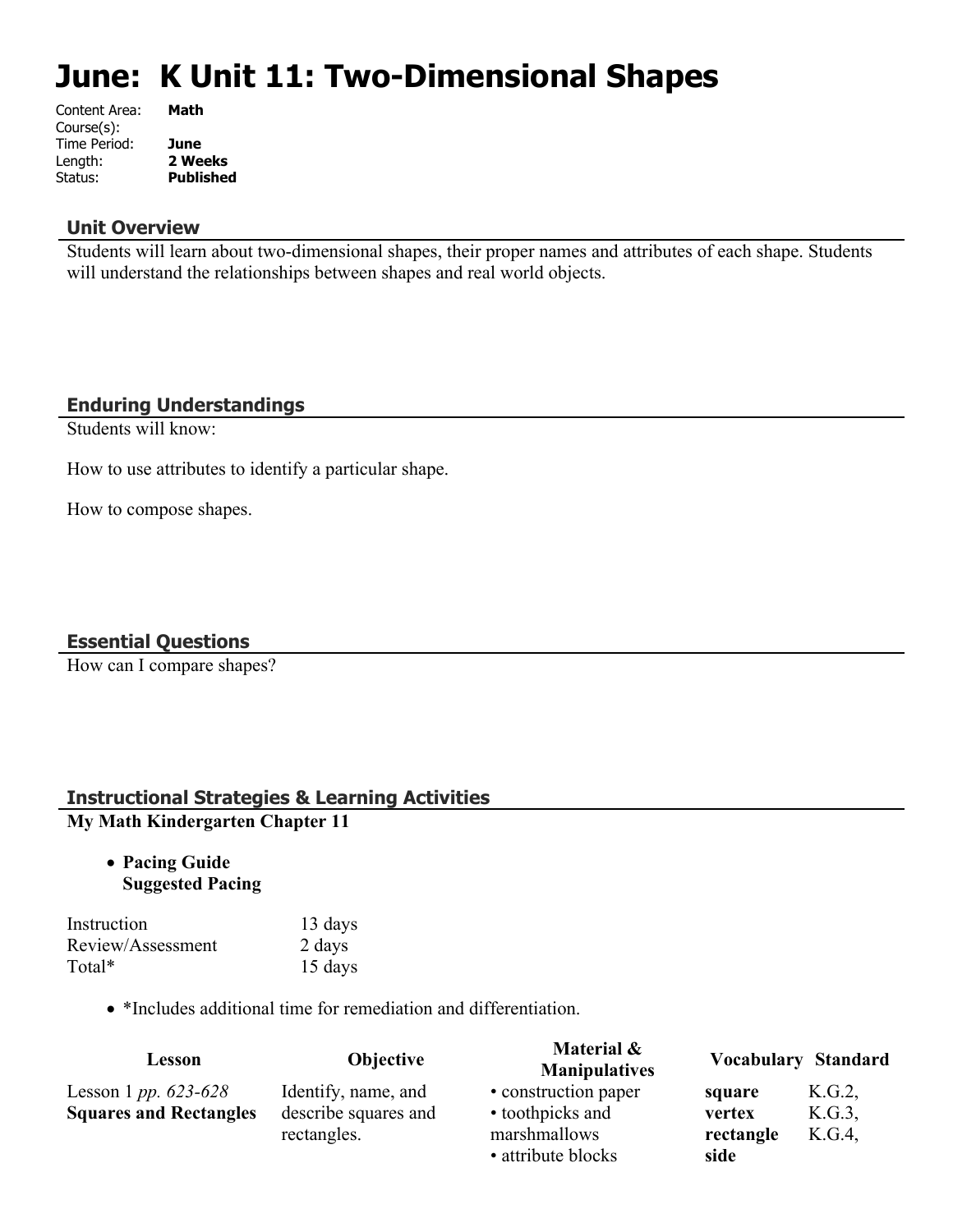|                                                                                        |                                                                                                            |                                            |                                         | K.G.5                                                         |
|----------------------------------------------------------------------------------------|------------------------------------------------------------------------------------------------------------|--------------------------------------------|-----------------------------------------|---------------------------------------------------------------|
|                                                                                        |                                                                                                            |                                            |                                         | <b>Major</b><br><b>Cluster</b>                                |
| Lesson 2 pp. $629-634$<br><b>Circle and Triangles</b>                                  | Identify, name, and<br>describe circles and<br>triangles.                                                  | • construction paper<br>· attribute blocks | circle<br>triangle<br>round<br>straight | MP 2, 3,<br>5, 6, 7, 8<br>K.G.2,<br>K.G.3,<br>K.G.4,<br>K.G.5 |
|                                                                                        |                                                                                                            |                                            |                                         | <b>Major</b><br><b>Cluster</b>                                |
| Lesson 3 pp. $635-640$<br><b>Squares, Rectangles,</b><br><b>Triangles, and Circles</b> | Identify, name, and<br>describe squares, triangles, • write-on/wipe-off boards<br>circles, and rectangles. | • attribute blocks                         |                                         | MP 1, 2, 3,<br>4, 6<br>K.G.2,<br>K.G.3,<br>K.G.4,<br>K.G.5    |
|                                                                                        |                                                                                                            |                                            |                                         | <b>Major</b><br><b>Cluster</b>                                |
| Lesson 4 pp. $641-646$<br><b>Hexagons</b>                                              | Identify, name, and<br>describe hexagons.                                                                  | • construction paper<br>• pattern blocks   |                                         | MP 1, 3, 6,<br>7,8<br>K.G.2,<br>K.G.3,<br>K.G.4,<br>K.G.5     |
|                                                                                        |                                                                                                            |                                            |                                         | <b>Major</b><br><b>Cluster</b>                                |
| <b>Check My Progress</b>                                                               |                                                                                                            |                                            |                                         | MP 1, 2, 3,<br>5, 6, 7                                        |
| Lesson 5 pp. 649-654<br><b>Shapes and Patterns</b>                                     | Compare shapes to<br>understand patterns.                                                                  | • attribute blocks<br>• paper<br>• crayons |                                         | K.G.2,<br>K.G.4,<br>K.G.5                                     |
|                                                                                        |                                                                                                            |                                            |                                         | <b>Major</b><br><b>Cluster</b>                                |
| Lesson 6 pp. $655-660$<br><b>Shapes and Position</b>                                   | Describe objects using the $\cdot$ attribute buttons<br>names of shapes and their<br>relative position.    | $\bullet$ book<br>· attribute blocks       |                                         | MP 2, 3, 4,<br>7,8<br>K.G.1,<br>K.G.2,<br>K.G.5               |
|                                                                                        |                                                                                                            |                                            |                                         | <b>Major</b>                                                  |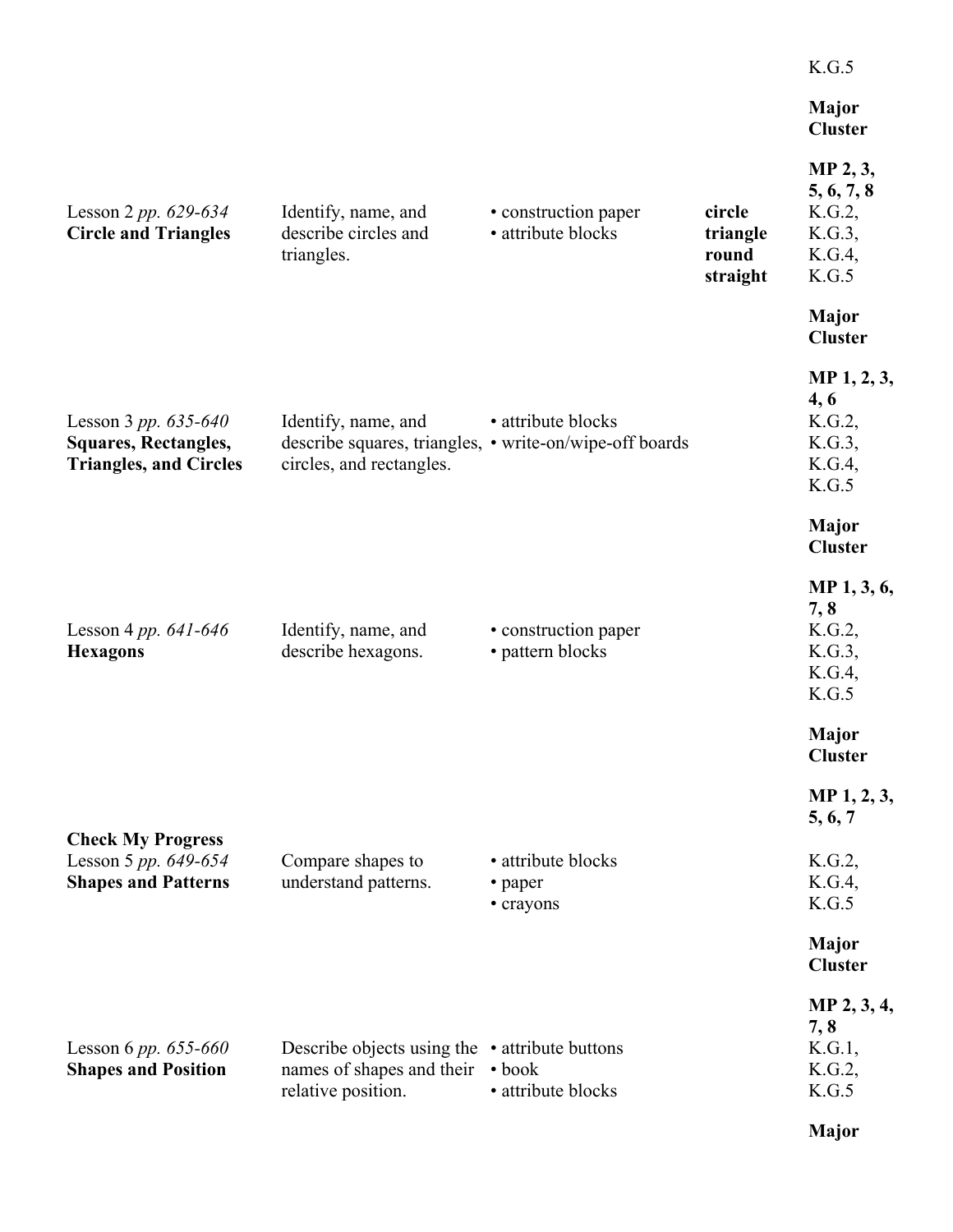#### **Cluster**

| Lesson 7 pp. 661-666                                                                          | Put shapes together to form • paper                     |                                                                        | MP 1, 3, 6,<br>7, 8<br>K.G.2,                                                     |
|-----------------------------------------------------------------------------------------------|---------------------------------------------------------|------------------------------------------------------------------------|-----------------------------------------------------------------------------------|
| <b>Compose New Shapes</b>                                                                     | new shapes.                                             | • tape<br>• attribute blocks                                           | K.G.5,<br>K.G.6                                                                   |
|                                                                                               |                                                         |                                                                        | Major<br><b>Cluster</b>                                                           |
| Lesson 8 pp. 667-672<br>Problem-Solving Strategy: solve problems.<br><b>Logical Reasoning</b> | Use logical reasoning to                                | • crayons<br>• pattern blocks<br>• blackline pattern blocks<br>• paper | MP 1, 2, 3,<br>4, 5, 7<br>K.G.2,<br>$K.G.5$ ,<br>K.G.6<br>Major<br><b>Cluster</b> |
| Lesson 9 pp. $673-678$<br><b>Model Shapes in the</b>                                          | Identify shapes in objects,<br>and use shapes to create | • attribute blocks<br>• drawing paper                                  | MP 1, 3, 4,<br>5, 7<br>K.G.2,<br>K.G.5                                            |
| World                                                                                         | new objects.                                            | • pattern blocks                                                       | <b>Major</b><br><b>Cluster</b>                                                    |
|                                                                                               |                                                         |                                                                        | MP 3, 4, 6,<br>7                                                                  |

# **Integration of Career Readiness, Life Literacies and Key Skills**

| <b>TECH.9.4.2.CT</b> | Critical Thinking and Problem-solving                                                                                  |
|----------------------|------------------------------------------------------------------------------------------------------------------------|
|                      | Critical thinkers must first identify a problem then develop a plan to address it to<br>effectively solve the problem. |
| TECH.9.4.2.CT.2      | Identify possible approaches and resources to execute a plan (e.g., 1.2.2.CR1b, 8.2.2.ED.3).                           |
| WRK.9.2.2.CAP.1      | Make a list of different types of jobs and describe the skills associated with each job.                               |
| TECH.9.4.2.CT.3      | Use a variety of types of thinking to solve problems (e.g., inductive, deductive).                                     |
|                      | Different types of jobs require different knowledge and skills.                                                        |
| <b>WRK.9.2.2.CAP</b> | <b>Career Awareness and Planning</b>                                                                                   |

#### **Technology and Design Integration**

Utilize programs on the IPad.

Use of Shutterfly Share Site.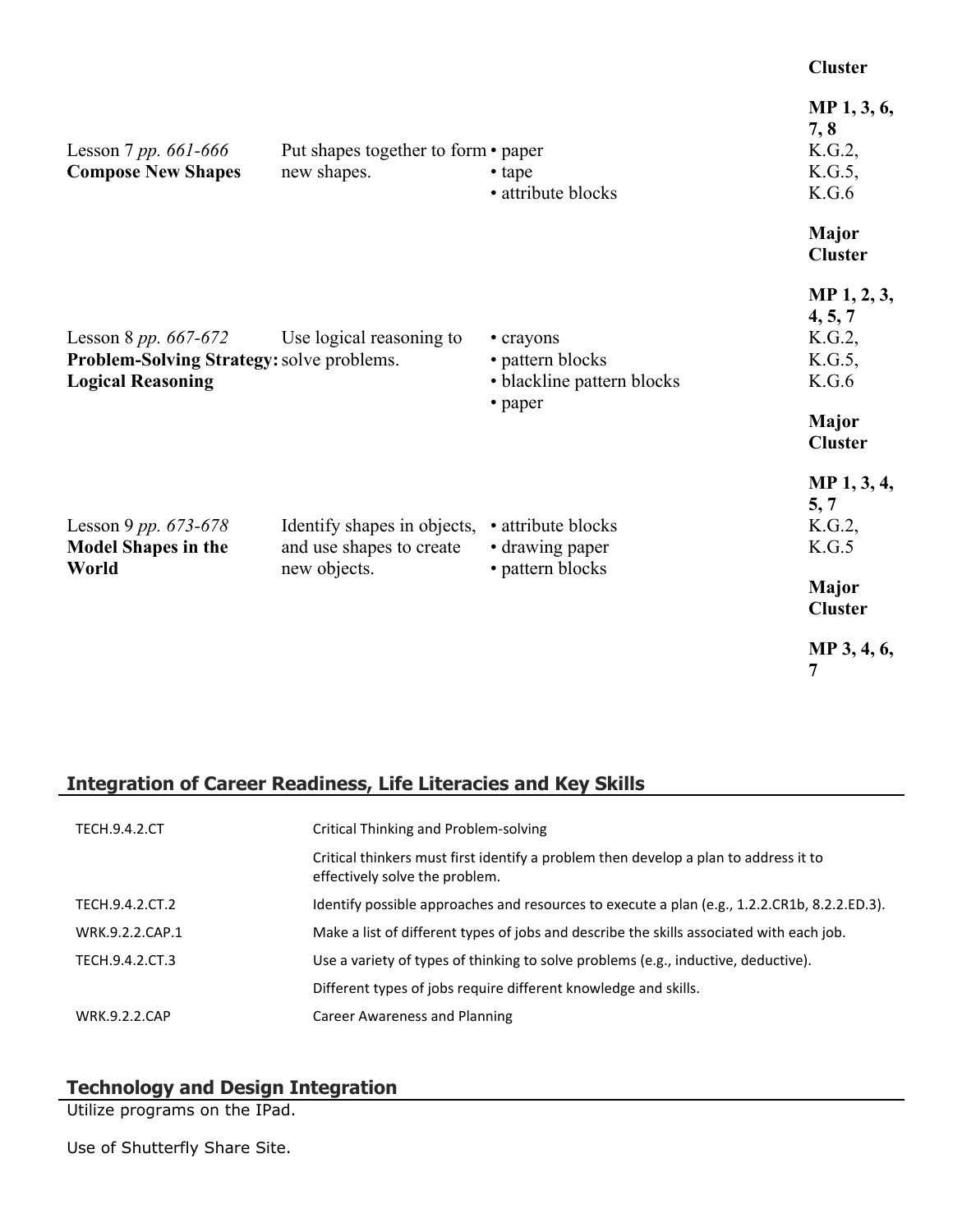#### Smartboard lessons and technology

| CS.K-2.8.1.2.NI.4 | Explain why access to devices need to be secured.                                                                                             |
|-------------------|-----------------------------------------------------------------------------------------------------------------------------------------------|
| CS.K-2.8.1.2.CS.3 | Describe basic hardware and software problems using accurate terminology.                                                                     |
| CS.K-2.8.1.2.NI.3 | Create a password that secures access to a device. Explain why it is important to create<br>unique passwords that are not shared with others. |

# **Interdisciplinary Connections**

| LA.RF.K.1 | Demonstrate understanding of the organization and basic features of print.                                                                                                                          |
|-----------|-----------------------------------------------------------------------------------------------------------------------------------------------------------------------------------------------------|
| LA.RF.K.2 | Demonstrate understanding of spoken words, syllables, and sounds (phonemes).                                                                                                                        |
| LA.RI.K.1 | With prompting and support, ask and answer questions about key details in a text.                                                                                                                   |
| LA.RF.K.3 | Know and apply grade-level phonics and word analysis skills in decoding and encoding<br>words.                                                                                                      |
| LA.RI.K.2 | With prompting and support, identify the main topic and retell key details of a text.                                                                                                               |
| LA.RI.K.4 | With prompting and support, ask and answer questions about unknown words in a text.                                                                                                                 |
| LA.RI.K.7 | With prompting and support, describe the relationship between illustrations and the text<br>in which they appear (e.g., what person, place, thing, or idea in the text an illustration<br>depicts). |

## **Differentiation**

Each chapter in My Math teacher manual contains differentiated instruction for Approaching level, On Level and Above level students.

# **Modifications & Accommodations**

I&RS and 504 accommodations will be utilized in addition to the differentiated instruction in the Unit.

# **Benchmark Assessments**

Check My Progress

## **Formative Assessments**

Teacher observation